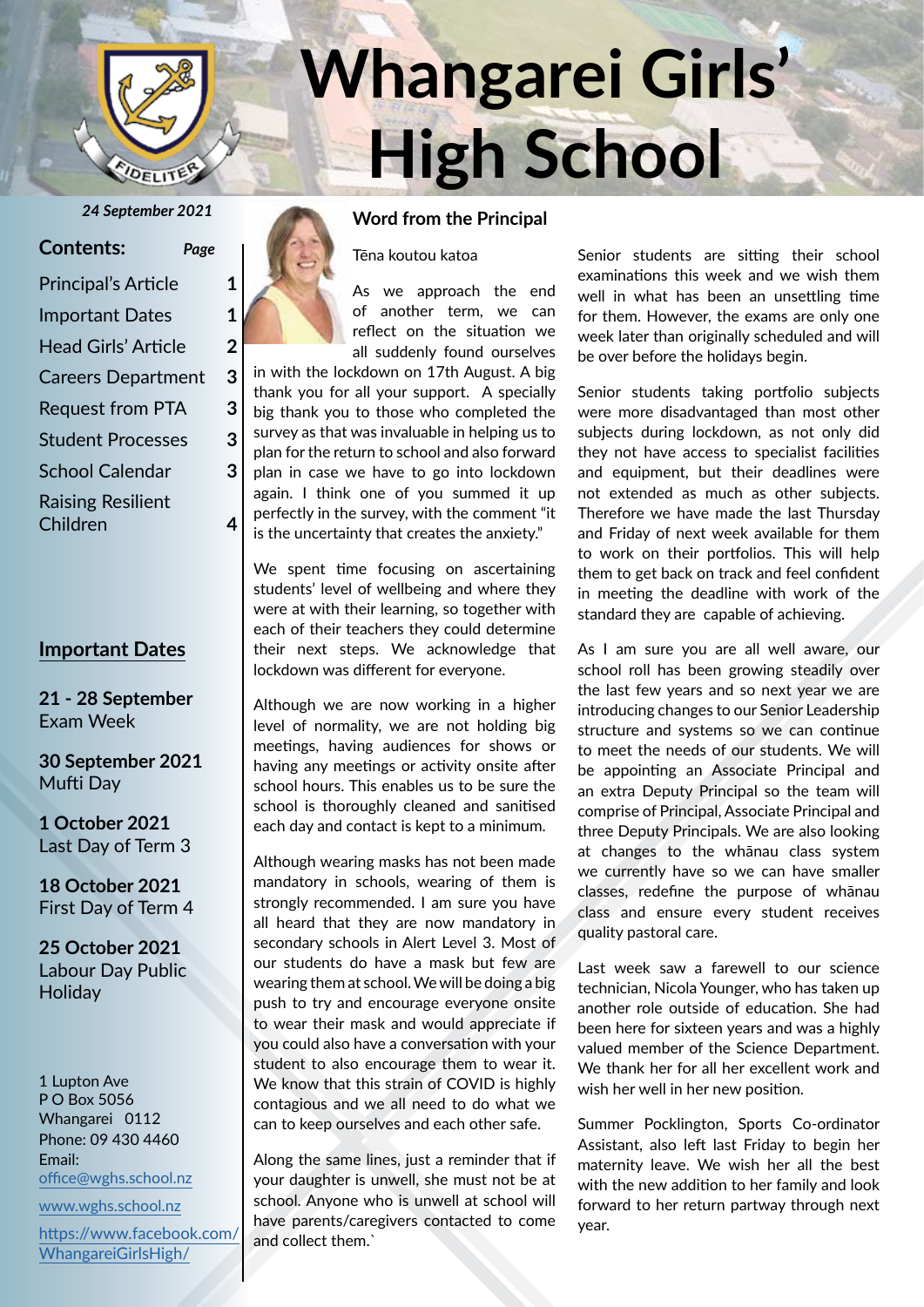Teacher aide, Naomi White, has resigned her position to take up an opportunity to sail to Fiji. We wish her all the best with this adventure and thank her for the good work she did while she was here.

We will be farewelling Grace Williams at the end of next week as she leaves to take up her new position as Deputy Principal at Onerahi Primary School. Grace has an enormous strength in curriculum design and pedagogy and has been the driver and initiator of new courses and major changes to existing curses during her time with us. She is also a founding coleader of the SWITCH programme. We thank her sincerely for her wonderful initiative, passion and sheer hard work and wish her all the very best in her new leadership role.

Vinny Ridgway will be taking up a permanent role in Te Puna Mātauranga at the start of next term. He brings with him a wealth of expertise and experience and we look forward to having him on our team.

Also from the beginning of next term, we are delighted to welcome new teacher aides - Aroha Meinata and Natasha Van Engelen who will be joining Vinny in Te Puna Mātauranga.

We also warmly welcome Deborah Leonard as our new science technician and Myra Coley who will be teaching fulltime in the SWITCH programme.

Have a relaxed break these holidays – next term will be extremely busy and the senior students will be with us for an extra two weeks due to the NCEA extended deadlines.

Stay safe, be kind and follow the rules.

He waka eke noa

**Anne Cooper** *Principal*

**Head Girls**

Kia Ora everyone,

Welcome back!

We want to begin by acknowledging what a hard time it is for everyone. Students, staff, parents and siblings. This current unpredictable time that we are living in is taking a serious toll on us all.

Before we went into lockdown we were able to have our WGHS 2021 Ball. We would like to send massive thanks to Stella Lassey and Jess Lang and their Ball Committee for all their time and effort to pull off an amazing and successful event. We know the stress and anxiety it caused but we think we speak for all attendees when we say it was an absolute success. Well done!

This lockdown has been extremely different for us all, but one thing in common is that it has been disruptive. Plans changed, trips cancelled, dates moved and on this we would like to say sorry to our sports teams. After hearing the announcement of the cancellation of the 2021 Winter Tournament Week our thoughts went to our schools sports teams. We know you trained so hard, worked a lot, put lots of time and effort in and we are sorry that you were not able to showcase your hard work to the country.

During the lockdown we tried to keep in contact with our fellow students via our WGHSconnect instagram account. Both the Head Girl Team and the rest of the Prefects ran daily takeovers/challenges to enable students to stay in contact and interact with us over the few weeks. Thank you to all that participated and interacted with us, it was great to hear from you all.

Our School Assessment Week has now been moved from week 8 to week 9/10. We hope that all of our students are studying hard to get the results that we know you are all capable of. We know grades are important but we want to vocalize the importance of looking after your well-being first before your school work. You are your top priority, look after yourself.

We have also had to move our annual donations week. This will now be taking place in Term 4 in week 3. We will be supporting 4-5 charities, and ask for the whānau classes to supply at least one of each requested item. The charities that we have chosen to support are extremely grateful and desperate during these times so our contributions are greatly appreciated.

Our drama department's Year 13 production Mousetrap has also now been postponed to Term 4 week 2. Two of the head girls (Chloe and Aimee) will be in the show and we cannot wait to see them as well as the rest of the Year 13 who have worked so hard. You will all be amazing and we can't wait to watch!

We hope everyone has a good rest of term 3. Good luck for your practice exams and we will see you all back in term 4!

WGHS Head Girl Team 2021 Aimee, Chloe, Kiahna and Lucy

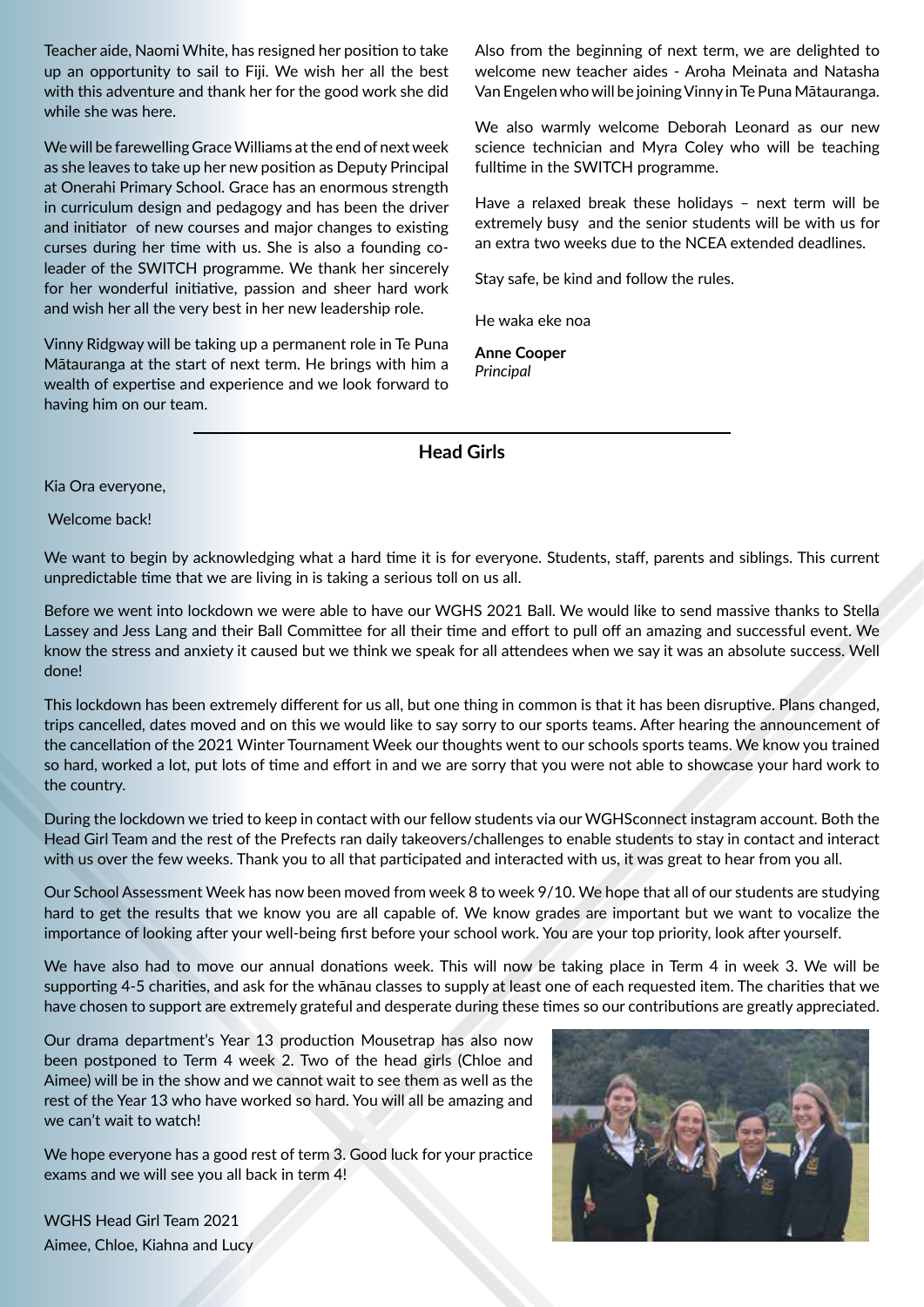### **School Calendar**

#### **September**

- **23** Exam Week L2 Tourism Course Online Science Fair Y11OED Waipu Trip
- **24** Exam Week L2 Tourism Course
- **27** Exam Week 13YES Directors Review
- **28** Exam Week 13PAD Workshop Day Y10 Switch Games Night
- **29** 13OED 2 day adventure Prefect/Head Girl Applications open
- **30** 13OED 2 day adventure *Mufti Day*

#### **October**

- **1** *Last Day of Term 3*
- **18** *First Day of Term 4*
- **19** 10PAM Shop Trip
- **20** 13PRI Farm Trip
- **21** 12OED Surf Performance
- **22** 12OED Surf Performance Y12 Gen Sci Trip
- **25** Labour Day Public Holiday
- **26** 10 SST Waitangi Trip 12ATP Primary Academy Drama Production 11HLTM Sexual Health visit Prefect/Head Girl applications close
- **27** 10 SST Waitangi Trip 12ATP Primary Academy Drama Production *WGHS Sports Awards*

#### **Careers Department**

#### **Health Science First Year at Otago – an important note for parents:**

There are some external commercial organisations which offer workshops, study sessions, advice and other tutoring activities for students intending to apply for Health Science Professional Programmes at Otago University. We are aware that an external organisation has made claims about a connection with our Admissions team that is incorrect. Please be aware that the University does not endorse any of these commercial tutoring organisations, and cannot give any assurance about the accuracy, currency or quality of material and information available from these sources. Success in Health Sciences is not dependent on accessing external commercial support.

#### **University Entrance**

Year 13 students who have received offers of place for degrees at universities and polytechs: please bear in mind that this offer of place is conditional on still needing to achieve University Entrance (14 credits in each of 3 UE approved subjects), in addition to any other specific criteria required for the programme of study.

#### **Careers News & Events**

Parents / Caregivers who are keen to keep in the loop with careers information, news and events, we recommend subscribing on the Career Wise site. You can find the SUBSCRIBE link under the "Contact Us" tab.

#### **Becky Steel**

*Careers Advisor*

#### **Process for when students are sick at school**

We are having a few of our new students contact their parents directly when they feel unwell at school.

The correct process for your student in this situation is:

- Student should ask their teacher for a note to go to the Student Support Centre; or, go directly to Student Support if it is in break time.
- The Student Support Centre will contact caregivers to pick up students if necessary and ensure they are signed out of school correctly.

Please make sure your student understands this process.

#### **A Request from the PTA**

We are after uniforms for the annual uniform sale in January 2022. Do you have any uniforms you wish to donate – all profits go back to the school. Shirts, Skirts, Trousers, Jumpers, Prefect Uniforms

Please drop off at the school office.

Any queries please contact Fiona on 027 376 6463.

Many thanks from the committee of the PTA.